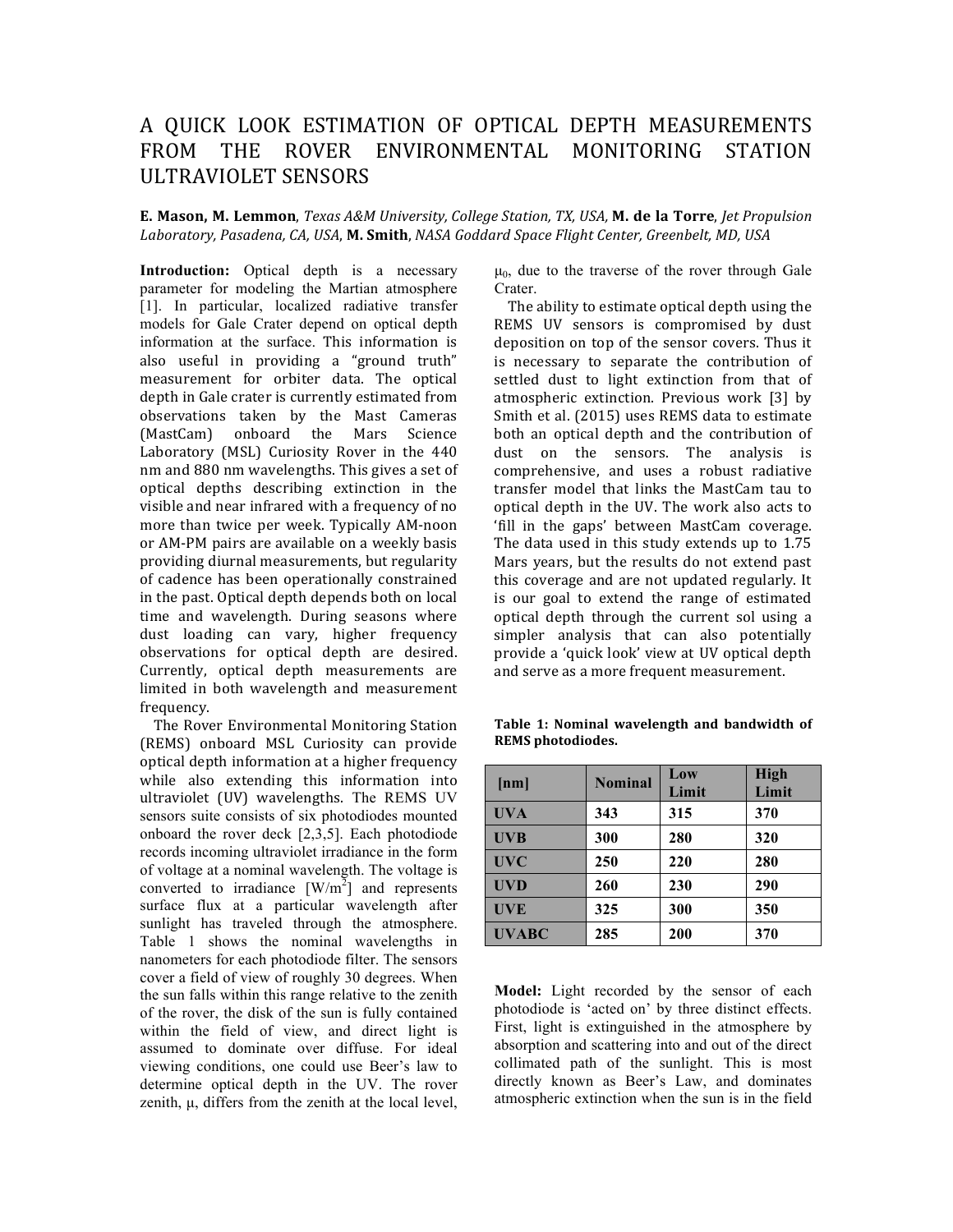of view of the sensor. Second, the light passes through a dust coating on each sensor, which can be described using a dimensionless dust factor,  $\tau_{d}$ . Finally, each sensor records light according to a spatial response [2,5], which has been represented as a cosine function raised to some gain value unique to the sensor.

 These effects can be combined into a modified form of Beer's Law shown in Equation 1. Here, the flux at the sensor, F, is the product of dust extinction, the spatial response,  $\mu^{y}$ , , and atmospheric extinction. The modified form is dependent on MastCam 880 nm optical depth, τ, and a correction factor, x, which is the product of the wavelength dependence of optical depth and a scattering dependent correction factor that can be estimated. Thus the product  $x\tau$  is the wavelength dependent optical depth for each filter. An expected correction factor can be calculated according to  $\sqrt{(1-wg)}\sqrt{(1-w)}$ , or the correction factor for total radiance in a two stream approximation. Using values from Wolff et al. 2010, the expected value is 0.8.

 Equation 2 shows the natural logarithm of Equation 1, where the log signal depends linearly on the inverse cosine of the solar zenith angle, 1/ μ<sub>0</sub>. Given both  $τ$  and lnF, three parameters remain unknown. These parameters are the log flux at the top of the atmosphere,  $lnF_0$ , the spatial gain, y, and the correction factor, x. Using a Levenberg - Marquardt least squares algorithm, these three parameters can be varied to determine a best fit for the dust factor. Initial parameters are supplied to the fitting program, which then seeks to minimize the error shown in Equation 3 for each sol. Once determined these parameters can be used to get dust factor and a derived value for the 880 nm optical depth, τ, on sols where this optical depth is not available through MastCam.

$$
F = F_0 e^{-\frac{\tau_d}{\mu}} \mu^y e^{-\frac{x\tau}{\mu_0}}
$$
 [1]

$$
lnF_0 - lnF + yln\mu = \frac{\tau_d}{\mu} + \frac{\chi\tau}{\mu_0}
$$
 [2]

$$
e_i = \frac{(\tau_{d_i} - \overline{\tau_d})}{\sigma_i} \tag{3}
$$

Tau 880nm Results: The model was first run for the UVA band, and the derived 880nm optical depth is shown in Figure 2 for data up to sol 1470. This derived optical depth (black) is compared to that of MastCam (red). The result of the derived 880nm optical depth follows MastCam optical depth closely. A value of 0.67 was returned for the correction factor, which differs from the expected value. The detector term,  $y$ , results in a gain of 2.9 for UVA. In addition, Figure 1 shows the dust correction term up to sol 1470.



**Figure 1: Dust Correction Factor for UVA band over 1470 sols.**



**Figure 2: MastCam optical depth for 880 nm (red) compared to the derived 880 nm optical**  depth from model results (black).